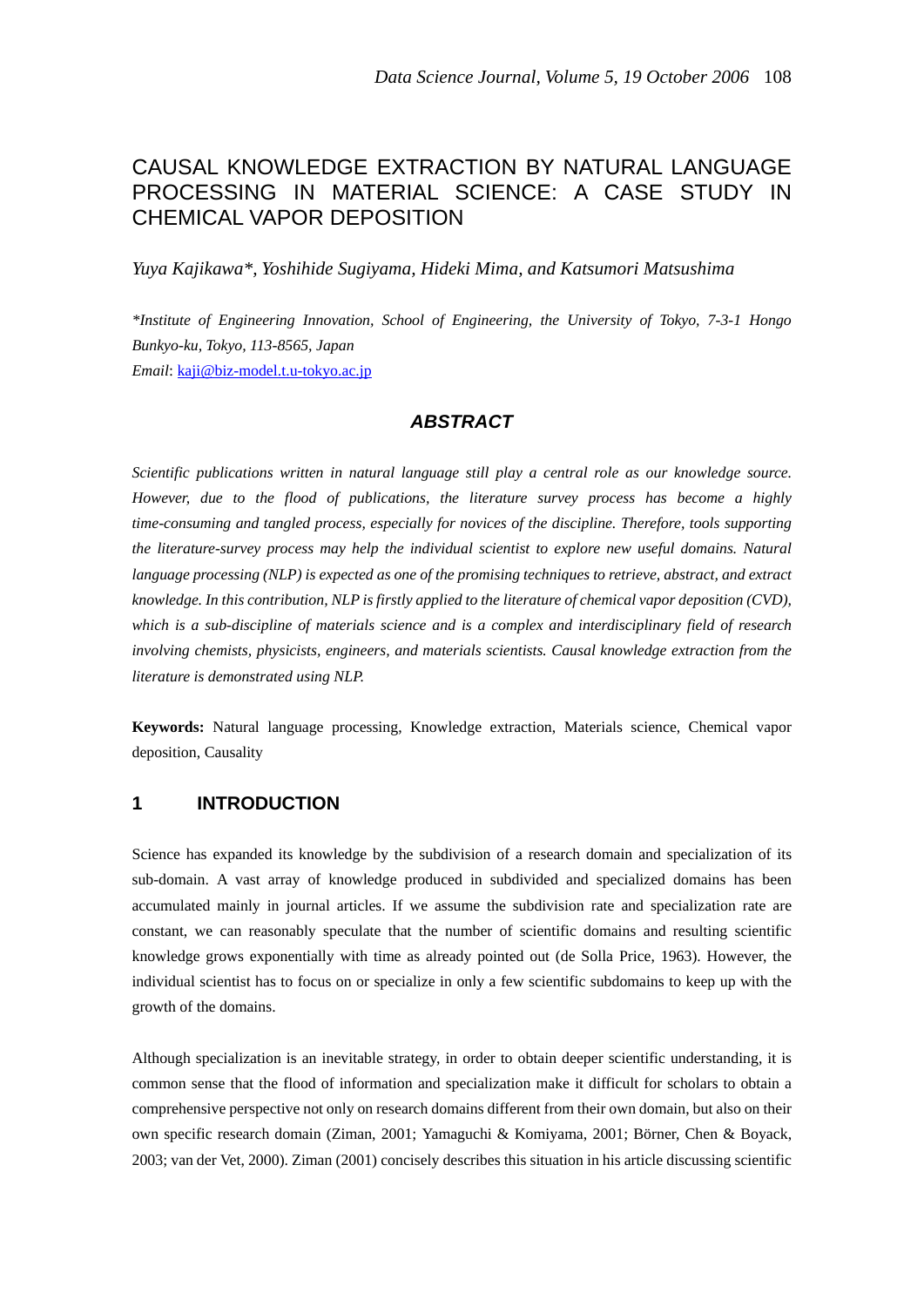education as, "Research scientists are trained to produce specialized bricks of knowledge, but not to look at the whole building." It is a natural consequence that such a loss of comprehensive perspective degrades the productivity of an individual work. We sometimes feel it difficult to grasp the whole perspective even on a topic we are familiar with or to catch up with current research and even a previously known result. It is also a daily problem that when we look through recent scientific papers, we find one reporting result already known or easily inferred from the previous studies (Kajikawa, Noda & Komiyama, 2003; Kajikawa, Noda, & Komiyama, 2004). A typical example is the crash of the H-II 8 rocket in Japan in 1999. One of the reasons for the crash is attributed to the deficiency of knowledge; the mechanical designer did not have knowledge of materials science. He used fatigue property data measured by NASA, but the actual material in Japan has a smaller grain size and therefore a weaker fatigue property (NASDA, 2003). The relation between grain size and fatigue property is fundamental for a materials scientist but not for a mechanical designer. Such a situation was typically shown by an interesting but rather ethically problematic experiment performed by Peters & Ceci (1982).

They picked out 12 articles already published in 12 prestigious psychological journals and resubmitted these papers to the same journals while changing the authors' names, changing affiliations into fictional ones, and cosmetic modification of the title, abstract, and introduction. Consequently, only 3 out of 12 articles were detected as re-submission by 3 out of 38 editors and referees. Nine articles were sent for peer review. Only one article was accepted for publication, and 8 articles were rejected. Peters and Ceci focused on the result that only one article was accepted among the 12 articles published and stated as a summary of this experiment that the most important factors deciding the fate of submitted articles were the authors' status and institutional affiliation. They proposed the introduction of a blind author system for referring articles to eliminate the problem.

However, another and more important point indicated by this experiment is the fact that only 3 referees could detect the re-submissions. This indicates that neither editors nor referees have sufficient knowledge even on a specific research domain. It must also be pointed out that this can also be true not only for reviewers, but also for all of us, individual researchers. It seems that scholars are currently required to keep up with the pace of information growth whose speed is ever increasing. Traditional approaches are brute-force in nature - researchers have to sort through mountains of literature to conduct their surveys. Obviously, this is time-consuming, difficult to repeat, and subjective. To overcome the situation, we need research support systems to retrieve, access, and extract knowledge from the previous literature.

Our aim of study is to develop further a support for research activity using natural language processing (NLP). Currently, we focus on knowledge extraction by NLP, which is applied to the journal articles of materials science and engineering (MSE). The aim of this paper is to overview the previous efforts to support research activities and to introduce our system. A case study in chemical vapor deposition (CVD), which is a sub-discipline of materials science, is shown.

#### **2 BACKGROUND**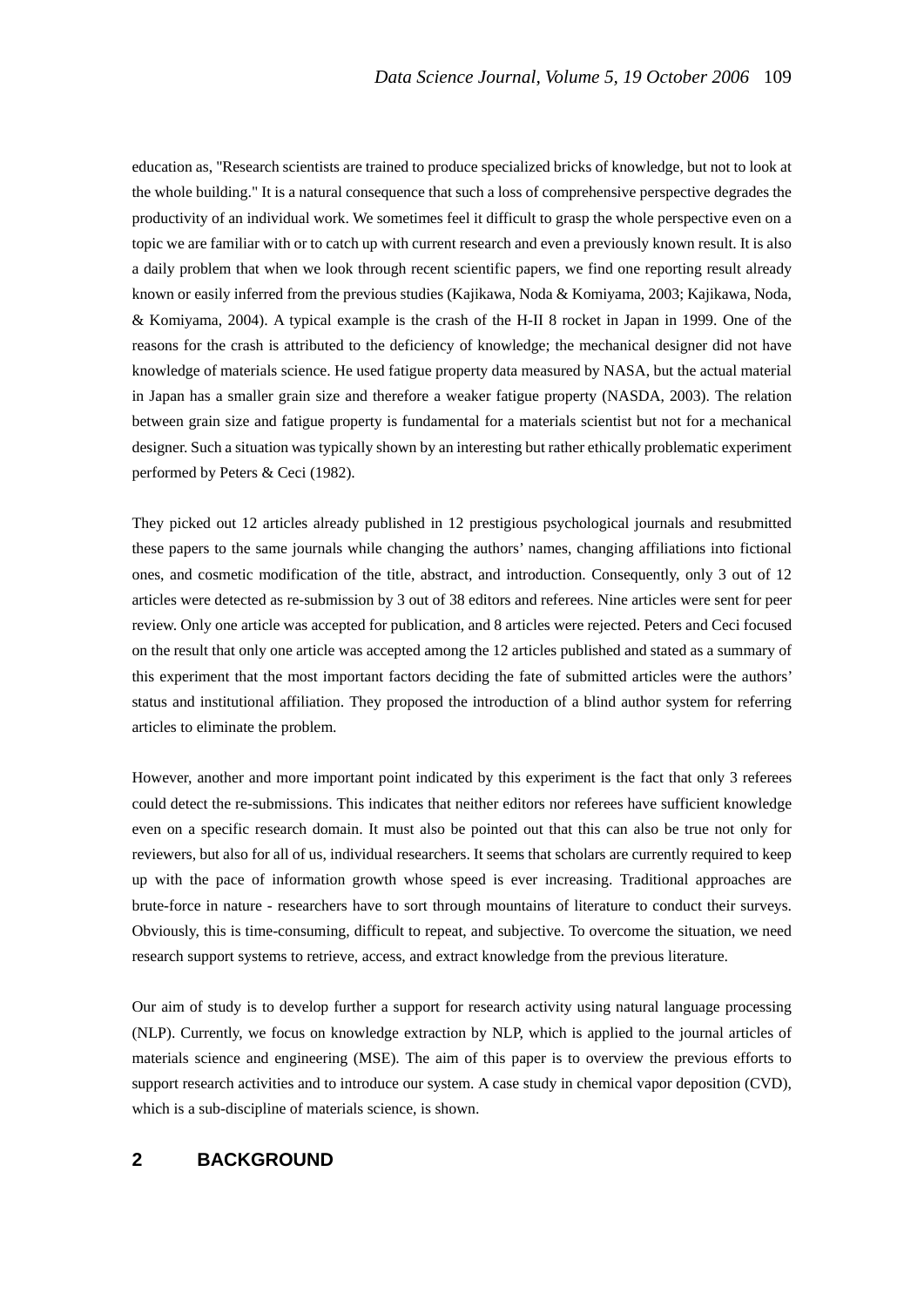Computational support of scientific activity is indispensable for scholars in the present day. Traditionally, knowledge has been stored in libraries as books, articles, and encyclopedias. Nowadays, the repository is changing into e-libraries, which assist us in retrieving and accessing the relevant literature. The aim of this paper is to enhance the function of e-libraries by NLP. NLP is a term representing the process dealing with text written in natural language by computer. Typical examples of NLP in applications are information retrieval and machine translation. The NLP technique improves the effectiveness of information retrieval in e-libraries by using thesaurus, document sorting, and document clustering. Knowledge extraction is another promising candidate to improve the usability of e-libraries.

Knowledge extraction by NLP consists of the following steps: term recognition, synonym resolution, and knowledge extraction. The first step, term recognition, extracts keywords among the corpus. Usually, the corpus is handled by statistical technique, and the importance of each term is judged by statistical indicators such as token frequency and document frequency. Currently, more sophisticated indicators for term recognition are being developed. Examples are C-value and C/NC-value (Mima & Ananiadou, 2000). The second step is synonym resolution. In this step, terms expressing the same concept are united. The final step is knowledge extraction. In this step, the relations among collected concepts are analyzed. The most used technique is co-occurrence of concepts. The basic hypothesis underlying this is that the co-occurrence of concepts in the same document or sentence is the track of some relations among those concepts. NLP is expected, as an efficient and feasible technique, to extract plausible causal relationships in large corpus and to enforce scholars to handle a large quantity of scientific literature.

The most developing discipline of knowledge extraction by NLP in application is bioinformatics because of its importance, larger knowledge accumulation, and production than those in other disciplines. The accumulated knowledge in biology is apparently larger than those that each researcher can manipulate. NLP in bioinformatics is utilized to extract information such as protein, gene, and small molecule interactions from scientific literature (Ono, Hishigaki, Tanigami, & Takagi, 2001; Yandell & Majoros, 2002; Rzhetsky, Iossifov, Koike, Krauthammer, Kra, Morris et al. 2004). Knowledge extraction by NLP is established as a cross-disciplinary area between biology and computer science. Currently, computer science oriented conferences such as the Text Retrieval Conference (TREC) have a section on genomics and biology, and conferences related to biology such as the Pacific Symposium on Biocomputing have a section on NLP and text mining.

These studies are motivated by the pioneering work of Swanson (Swanson, 1986). Swanson proposes that combining existing, though unconnected, knowledge results in new knowledge: one publication stated the relationship between the two phenomena A and B, while another reported on the relationship between the phenomena B and C; if no one has reported on the association between A and C, this association can be considered to be new knowledge. The crucial notion in this view is that two pieces of information are not related directly: there is only a hidden connection.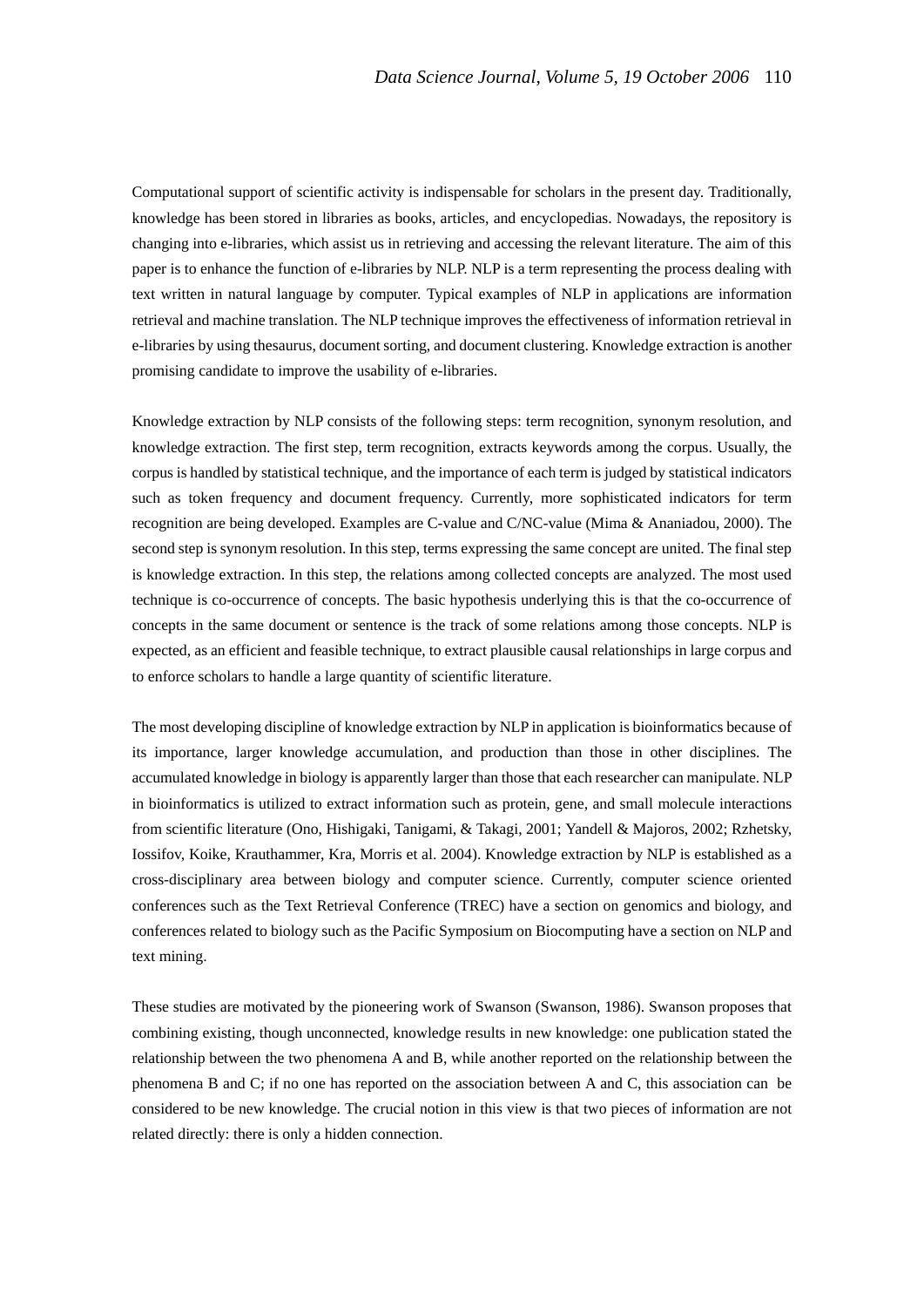Swanson's discovery concerns Raynaud's disease (Swanson 1986). Raynaud's disease causes intermittent blood flow in the extremities (fingers, toes, and ears). There was neither a general treatment nor cure for Raynaud's disease. Swanson surveyed the literature and formulated the hypothesis that fish oil might be used for treating Raynaud's disease. Studying the literature on Raynaud's disease (i.e., C), Swanson observed that many blood- and blood vessel-related characteristics (i.e., B) are typical for Raynaud's patients. Swanson also found that fish oil (i.e., A) lowered blood viscosity and platelet aggregation. However, there was no article relating fish oil with Raynaud's disease. Later, Swanson's discoveries were corroborated experimentally and clinically (Smalheiser & Swanson 1998). This induced researchers to mimic Swanson's discovery using NLP.



**Figure 1.** Knowledge structure in molecular biology. Dots and quadrangles represent concepts and ohmic spaces, respectively.

Generally, knowledge in molecular biology can be represented by relations among concepts consisting of genomic, transcriptomic, proteomic, metabolomic, and phenomic space (Toyoda & Wada, 2004). One simple method to identify the interactions among these concepts is to extract words corresponding to concepts in each space co-occurring in the same article or, more reliably, in the same sentence. Such co-words may show a kind of relation among them, though it is often noisy (Gordon & Lindsay, 1996; Weeber, Klein, de Jong-van den Berg, & Vos, 2001). Therefore, a straightforward method is to extract words co-occurring in the same sentence with some rules. For example, Weeber et al. (2001) extracted the cure for a disease, in this case, Raynaud's disease, by using a semantic filter. They extracted concepts relating to Raynaud's disease from 1,246 articles. Those articles included 317,205 tokens as single word, bigrams, or trigrams. All these tokens are potential candidates for a cure for Raynaud's disease. They excluded meaningless terms by using the Unified Medical Language System (UMLS) which is a semantic medical dictionary (Lindberg, Humphreys & McCray, 1993). They obtained 5998 concepts registered in UMLS among 317,205 tokens. They narrowed down the 5998 concepts into 145 concepts using a semantic filter such as focusing on concepts having biological function or cell function. Results extracted by this method showed definite higher precision than those extracted by only statistical methods such as token frequency and record frequency.

We can use other clues to improve the accuracy of NLP. Ono et al. (2001) proposed a method to extract protein-protein interaction in scientific literature by pattern matching. They focused on 4 selected verbs: interact, associate, bind, and complex. By focusing on such sentences where protein A interacts with protein B, protein-protein interactions are extracted with a high recall rate (>80%) and precision rate (>90%). By using this parsing scheme, a biological database with huge amounts of data is constructed.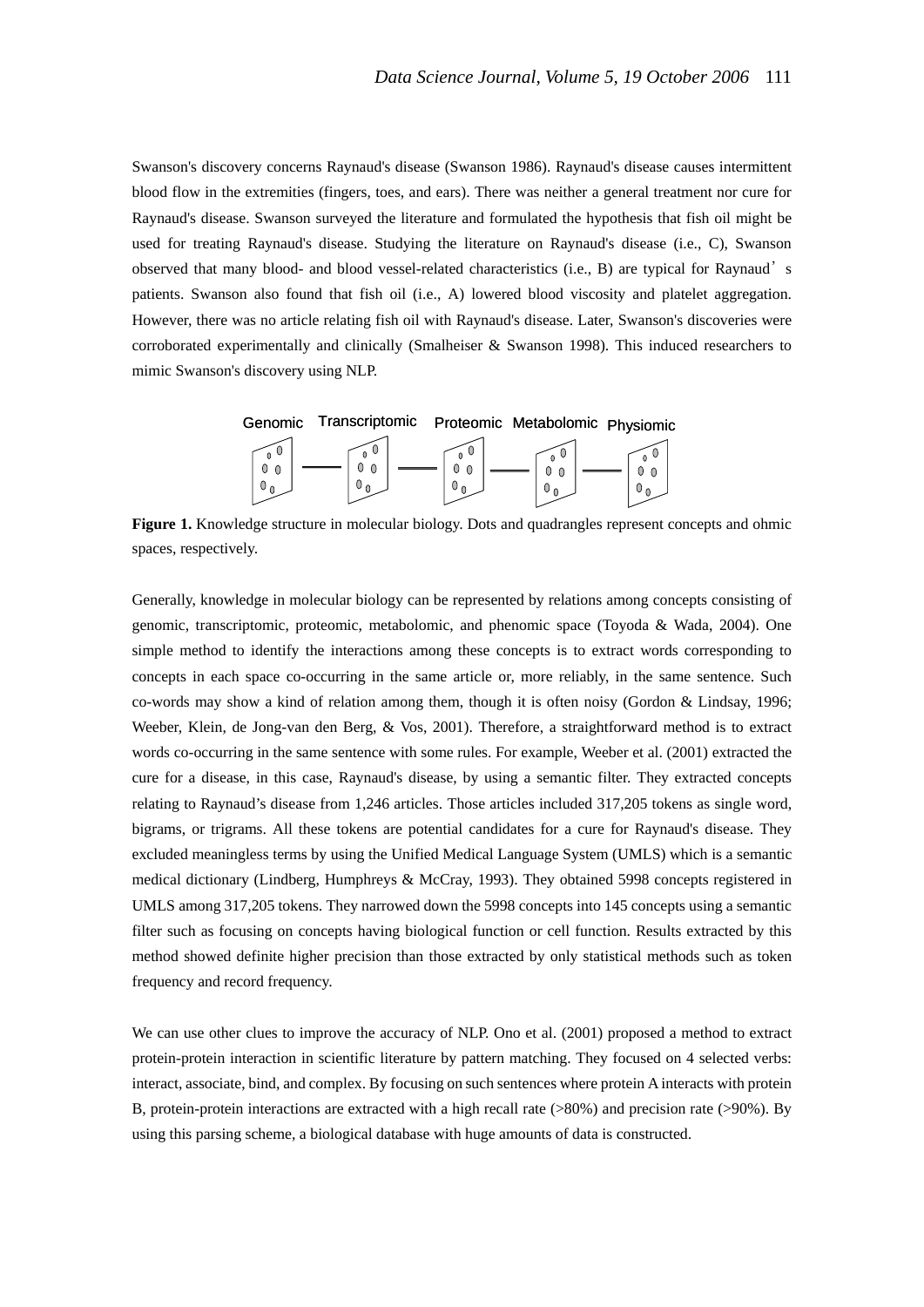Compared to the considerable number of studies in biomedicine, unfortunately, to our knowledge, there is no study on applying NLP for MSE. This motivated us to test the validity of NLP to extract knowledge from MSE literature. We conducted a case study of knowledge extraction from CVD literature.

# **3 CASE STUDY**

CVD is a technology depositing solid materials from the gas phase via chemical reaction and is now becoming an indispensable technology that is suited to various applications such as coatings, particle production, and microelectronic devices. The preparation of high purity metals, insulators, and semiconductors has developed significantly in the last 50 years or so. These progresses are motivated by the significant demands and requirements of the microelectronics industries. Currently, over 100,000 pieces of literature related to CVD including journal articles, patents, and conference proceedings are reported. As noted by Hitchman (1995), CVD is the complex and interdisciplinary field of research involving chemists, physicists, engineers, and materials scientists. That literature is traditionally scattered throughout a wide range of journals, from physics, applied physics, organic and inorganic chemistry, application, and MSE. The journal, *Chemical Vapor Deposition*, was launched in 1995 as a forum for specialists engaging in CVD. Currently, the journal is recognized as one of the leading journals among the CVD community and is ranked as one of the journals with the highest impact factor in the ISI category, Materials Science, Coatings & Films. The goal of our research is to analyze all available MSE literature. However, in this paper, we only focus on this specific journal as a case study. We analyzed the full texts of the literature published in *Chemical Vapor Deposition* from 1998-2003.



**Figure 2.** Overview of system and NLP processing.

Figure 2 is an overview of our system. We downloaded 257 articles including about 750,000 words. Those files were converted into text files. Term identification was performed using the C-value method (Mima & Ananiadou, 2000). C-value indicates the relative importance of sequential strings in the corpus, which is given when a is nested as,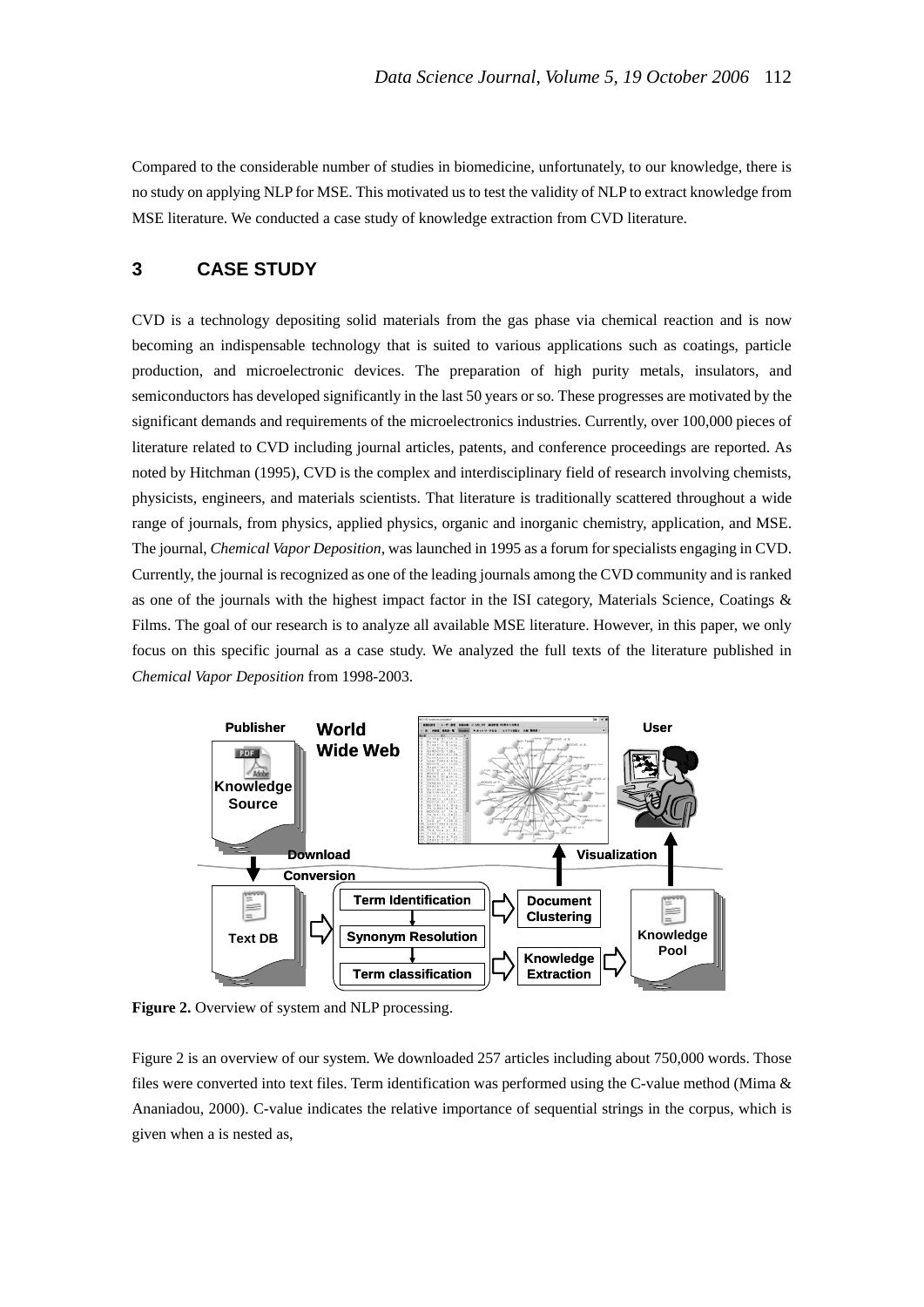$$
C-value(a) = \log_2|a| \cdot f(a)
$$
 (1)

otherwise,

$$
C-value(a) = \log_2 |a| \left\{ f(a) - \sum_{b \in T_a} f(b) / P(T_a) \right\} \tag{2}
$$

where  $a$ ,  $|a|$ ,  $f(a)$ ,  $T_a$ ,  $P(T_a)$  are the candidate string, the length of a, its frequency of occurrence in the corpus, the set of extracted candidate terms that contain a, and the number of these candidate terms, respectively. In short, the C-value has a high value when the term with long strings frequently appears in the corpus. The extracted terms by the C-value method are shown in Table 1.

| Rank | Term                   | C-value | Rank | Term                  | C-value |
|------|------------------------|---------|------|-----------------------|---------|
| 1    | gas phase              | 505.7   | 11   | 300<br>- C            | 177.5   |
| 2    | deposition rate        | 483.7   | 12   | 500<br>- C            | 175.9   |
| 3    | growth rate            | 419.5   | 13   | Table 1               | 164.6   |
| 4    | deposition temperature | 312.1   | 14   | other hand            | 161.7   |
| 5    | thin films             | 277.8   | 15   | film thickness        | 157.6   |
| 6    | room temperature       | 232.2   | 16   | X-ray diffraction     | 154.8   |
| 7    | 400<br>C               | 220.3   | 17   | 350<br>- C            | 137.9   |
| 8    | substrate temperature  | 211.4   | 18   | thermal decomposition | 137.5   |
| 9    | carrier gas            | 208.1   | 19   | flow rate             | 136.5   |
| 10   | residence time         | 181.5   | 20   | Figure 1              | 135.1   |

Table 1 List of terms extracted by C-value method.

As can been seen, the list has noisy terms such as 400 C, Table 1 etc. We manually exclude these terms by registering them as so-called stop words. While it is not possible to identify keywords only by the C-value method, it can help us to extract keywords. After listing the keywords, synonyms were manually assembled into the same concept. This is a necessary step because the same concept is often expressed by a variety of terms. For example, the concept superconducting transition temperature is expressed by terms such as superconducting transition temperature, superconducting critical temperature, critical temperature, and Tc. Finally, we extract causal knowledge among concepts by using the co-occurrence of concepts in the same sentence.

**Table 2.** List of concepts co-occurred with superconducting transition temperature.

| Rank | Term                                     | <b>Times</b> | Rank | Term                    | <b>Times</b> |
|------|------------------------------------------|--------------|------|-------------------------|--------------|
|      | carbon                                   | 10           |      | magnetic susceptibility | ↑            |
| 2    | niobium nitride                          | 9            |      | nickel                  |              |
| 3    | Substrate temperature                    |              |      | resistance              |              |
| 4    | annealing                                | 6            |      | carbon impurity         |              |
|      | superconducting critical current density | 6            |      | superconductivity       |              |
| 6    | <b>YBCO</b>                              | 4            |      | vacancy                 |              |
|      | Auger electron spectroscopy              |              |      | Ba concentration        |              |
| 8    | c-parameter                              | 3            |      | Ba/Y ratio in vapor     |              |
|      | lattice parameter                        | 3            | 19   | barium titanate         |              |
| 10   | Curie temperature                        |              |      | buffer layer            |              |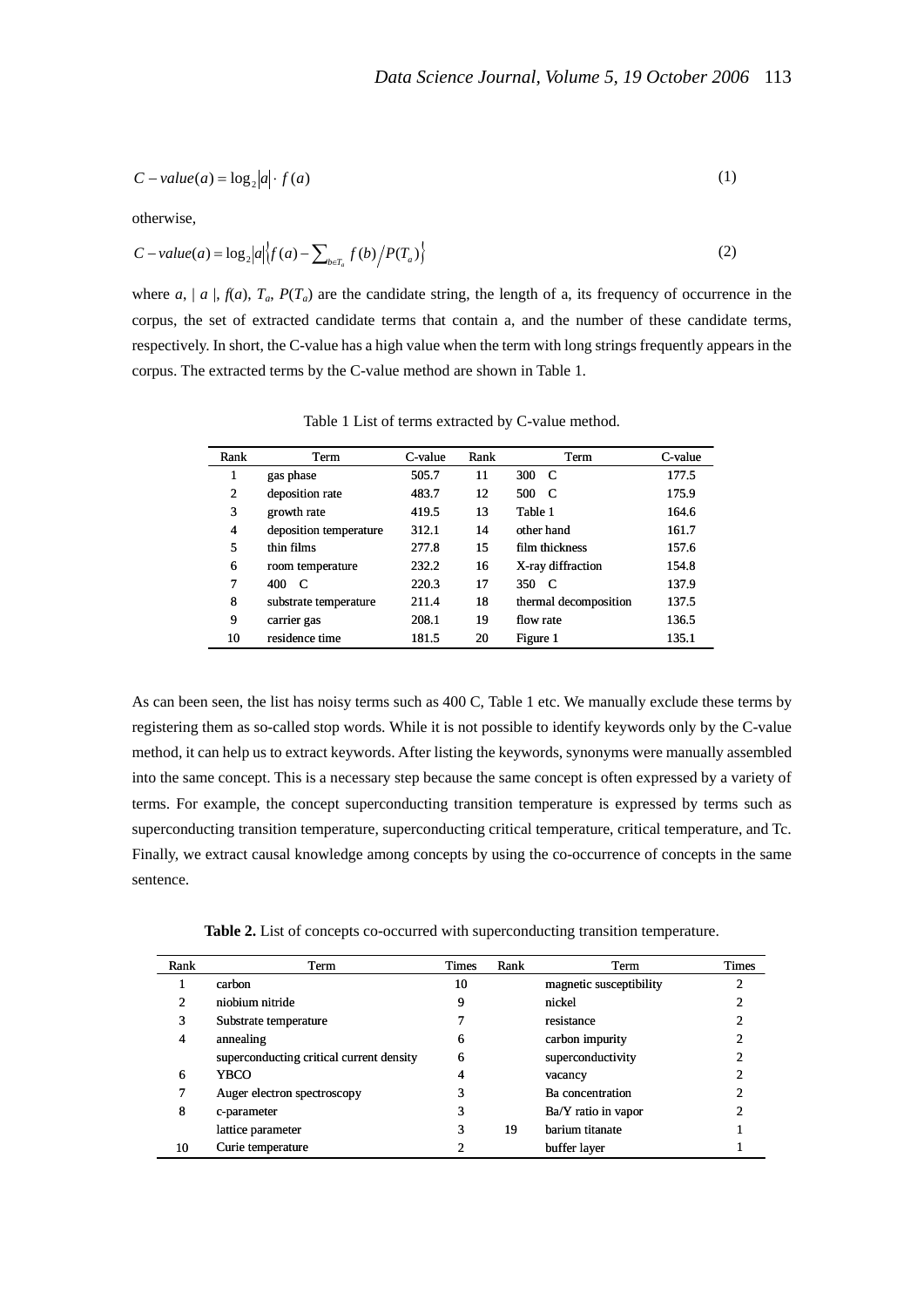Table 2 is a list of concepts co-occurring with the superconducting transition temperature. Ninety-eight sentences and 49 concepts co-occurred with the superconducting transition temperature. They are ranked by the number of times of co-occurring sentences. These concepts resemble some types of relationships but not all of them are causal relationships. We counted the relevance of the extracted sentence. Twenty-eight sentences among 98 sentences show causal relationships between the concept and superconducting transition temperature. Therefore, the precision rate is 28.6%. The results derived from simple co-occurrence of those concepts were very noisy as expected. These noises causing a low precision rate are mainly by errors in the identification of concepts and relationships other than causality. The example of the former is that *Tc* is identified as concepts of both *superconducting transition temperature* and *Curie temperatur*e. The example of the latter is that YBCO film deposited at 700ºC has *Tc* of 40 K. This 'has-a' relationship is a typical example of a non-causal relationship. The former is difficult to overcome when literature is written in natural language, but in the latter case it is possible to raise the precision rate.

As discussed in Section 2, one of the methods to improve the accuracy is to use verbs. However, the methodology is highly domain specific. For example, 4 verbs used by Ono et al., i.e., interact, associate, bind and complex, seem irrelevant to us to express the knowledge in MSE. And we cannot find any other expression, partly due to the small set of corpus. Another method to improve the accuracy is to use semantic filtering, which sets meaningful relations at the meta-level in advance (Weeber, 2001). For example, in molecular biology, meta-knowledge can be represented by relations among concepts consisting of genomic, transcriptomic, proteomic, metabolomic, and phenomic space as shown in Fig. 1. Therefore, by only focusing on the relationship, knowledge is effectively extracted with high precision. In order to apply semantic filtering to MSE literature, we must formulate the meta-knowledge of MSE.



**Figure 3.** Knowledge structure in MSE.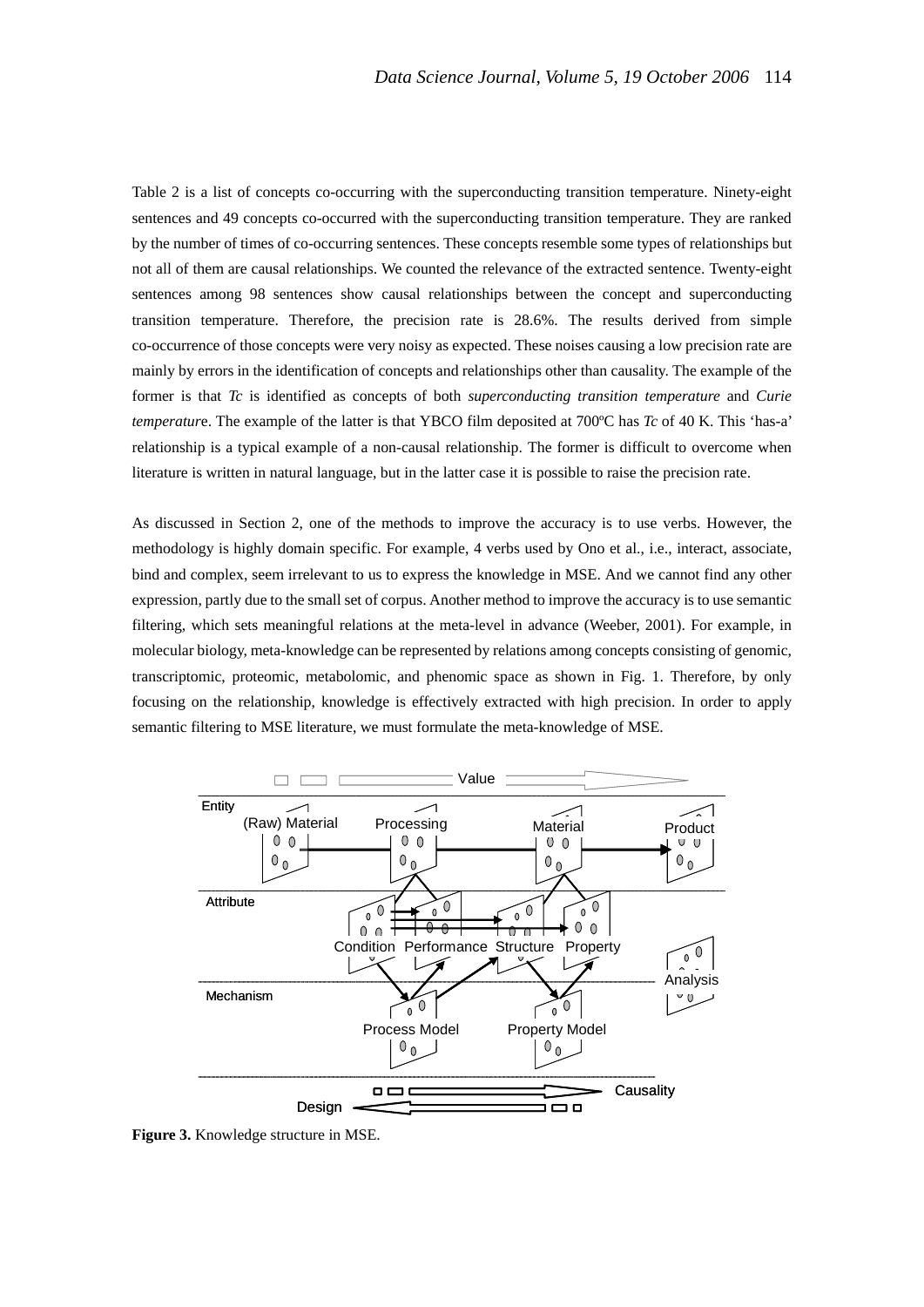In MSE, it is generally accepted that knowledge is a set of relations among processing, structure, property, and performance. An example is the relation between grain size and fatigue property as already shown in the rocket example, which is the causal relation between structure and property. This view on the knowledge structure of MSE, processing, structure, property, and performance, reaches a general agreement while some detailed discrepancy exists (White, 1999, and Yamaguchi & Komiyama, 2000). However, the above four categories focusing on the attribute of entities do not cover the concepts appearing in the current corpus. In addition to attribute line, there is a mechanism line underlying each relationship between attributes, analysis to monitor the attribute, and an entity line which is the transforming process of materials in the real world. Therefore, we classified concepts into 10 categories based on the above view as shown in Fig. 3. The 10 categories are *material* (such as silicon, SiH4), *processing* (CVD, anneal), operating *condition* (substrate temperature, total pressure), process *performance* (deposition rate, yield), materials *structure* (surface roughness, carbon content), materials *property* (electric resistivity, refractive index), *analysis* (X-ray diffraction, scanning electron microscopy), *process model* (surface diffusion, grain growth, *property model* (conduction, absorption), and *product* (thin film transistor). The goal of MSE is to understand the causal relation between attributes (condition, performance, structure, and property) in order to control and design *performance* and *property* by adjusting the *condition* and *structure*. To do so, the underlying mechanism (*process model* and *property model*) should be elucidated.

Based on this classification schema, semantic filtering was performed to extract causal knowledge. For example, assuming only the relation expressed by an arrow in Fig. 4 is causal knowledge, plausible candidates that control superconducting transition temperature are narrowed down to 17 concepts. Nineteen sentences among 30 sentences show the causal relationships between the concept and superconducting transition temperature. Therefore, the precision rate in the case of semantic filtering is 63.3%, which is higher than 28.6% by simple co-occurrence. By using semantic filtering, we can extract the meaningful relations by retaining a relatively high precision rate. The results of our experiments on the superconducting transition temperature are summarized in Fig. 4. Such a diagram helps the researchers to efficiently extract knowledge among the corpus.



Figure 4: Path diagram affecting superconducting transition temperature extracted by semantic filtering.

Currently, we are gathering these sentences reporting causal knowledge in the knowledge pool (Fig. 2). We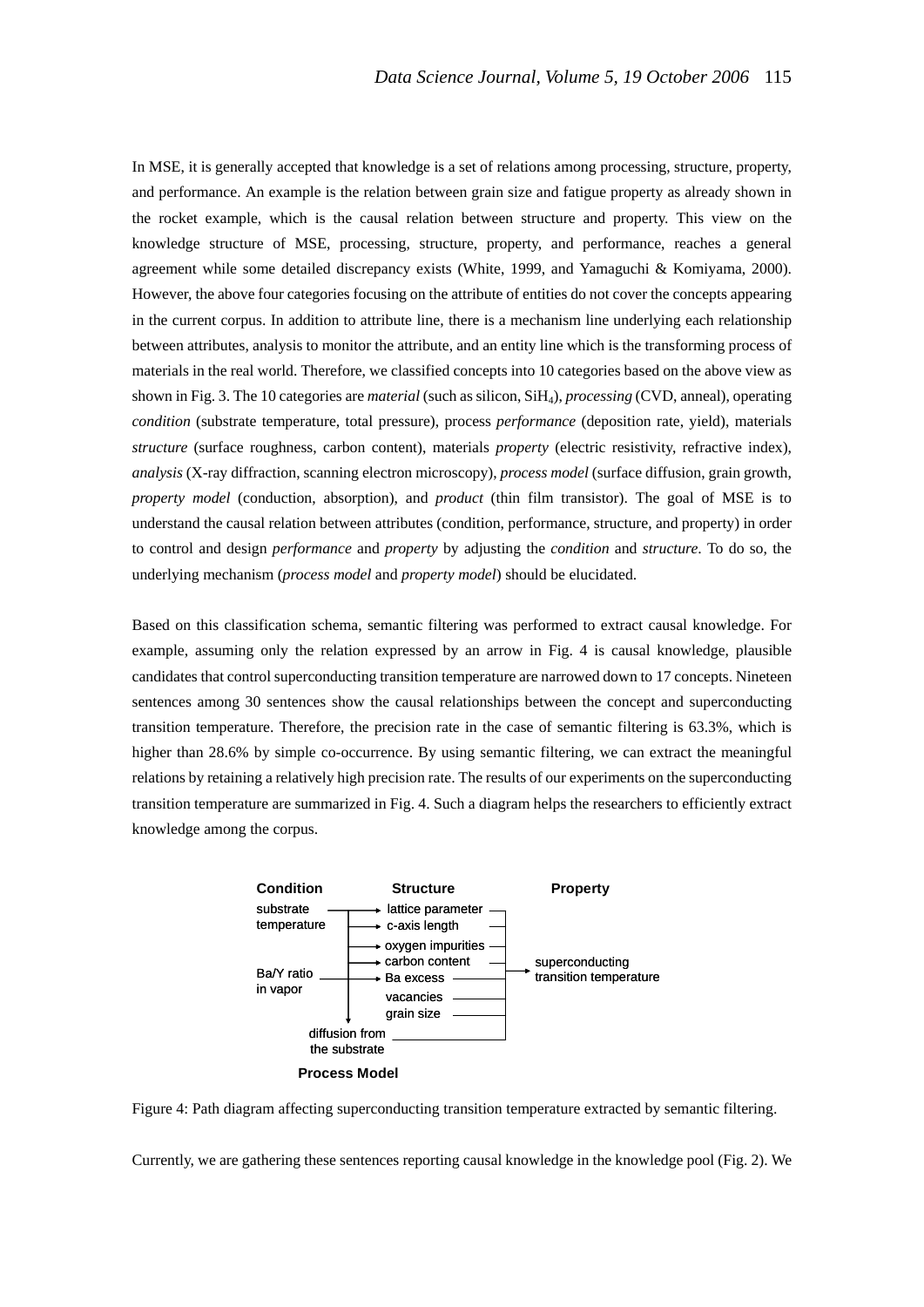are also conducting document clustering to enable rapid sorting of documents. Combining these tools, knowledge extraction and document clustering, we can efficiently handle a large number of documents and extract knowledge written there. To validate the performance of our system quantitatively, the recall rate and precision rate should be validated toward a large experimental set in large corpus. Our current validation is carried out only in small corpus and experimental sets; however, it shows that how NLP can be used in MSE and semantic filtering using simple classification schema greatly improves the accuracy in the extraction of causal knowledge.

## **4 CONCLUSION**

Due to the specialization of scientific research and information flood, currently, it is extremely difficult to obtain a comprehensive perspective. Therefore, to promptly retrieve relevant documents and extract knowledge from them, a research support system is demanded. Natural language processing (NLP) is one of the promising candidates and is being widely studied in the biomedical discipline. However, there is no work in materials science and engineering (MSE). In this study, we constructed a knowledge extraction system.

At present, researchers seldom take enough time to read journal articles. It is reported that your average natural scientists spend slightly less than two hours per week reading journals, and 60% of this "reading" involves scanning titles and abstracts of journals as they arrive on the scientist's desk (Cole, 2000). Considering the current publish or perish syndrome, it is not an exaggeration to say that each scientist writes but does not read journal articles. Our system can be utilized for the fast sorting and reading of a large number of documents within a limited time.

However, knowledge extraction by NLP still has a problem in each processing step. In term recognition, eliminating noisy terms and adding terms uncovered by NLP are still laborious processes despite the help of the NLP tool. Use of nomenclature is also a problem in synonym resolution. For example, researchers often described *Tc* as the abbreviation of the superconducting transition temperature. However, it is identical to the atomic symbol of technetium, although fortunately current corpus does not include technetium. Another is complexity of the process name. Process is often named as a combination of processing and condition. For example, many process names related to CVD exist such as atomic pressure (AP) CVD, low pressure (LP) CVD, plasma-enhanced (PE) CVD, *etc*. This type of nomenclature seems to unnecessarily increase the complexity of technical terms and reduce the effectiveness of NLP. In order to enhance the usability of e-libraries to the utmost extent, action for standardization or reconsideration of publication style in scientific literature is necessary. However, standardization inevitably involves costs. The combination of the current style of literature, i.e., written in natural language, and NLP is not perfect but works to some extent. Therefore, it may still continue. In this case, further work of NLP to improve the efficiency and effectiveness is still required.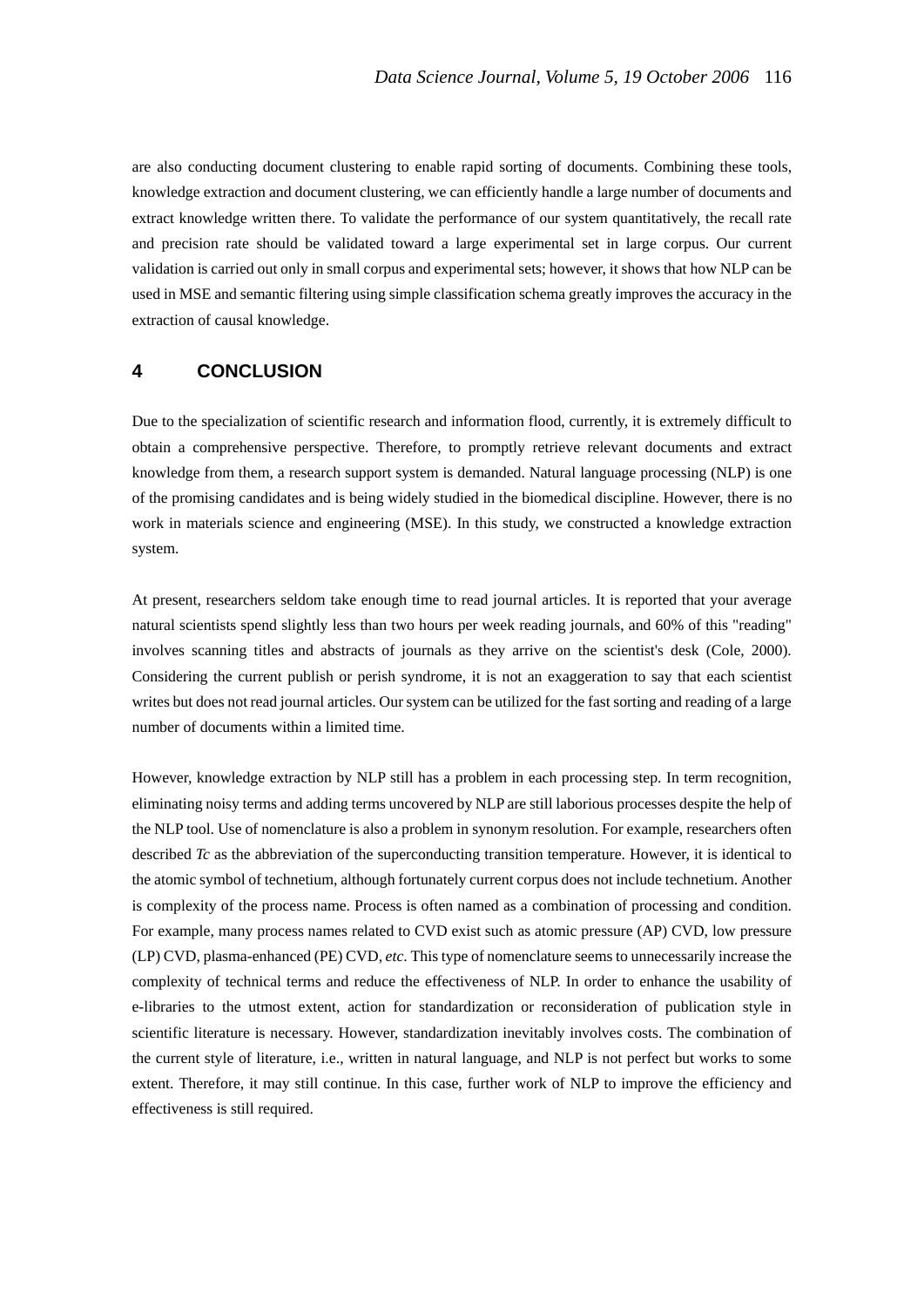# **5 REFERENCES**

Börner, K., Chen, C., & Boyack, K.W., (2003) Visualizing knowledge domains. *Ann. Rev. Info. Sci. Tech.* 37, 179-255.

Cole, S. (2000) The role of journals in the growth of scientific knowledge. In Cronin, B. and Atkins, H. B., (Eds.), *The Web of knowledge: A Festschrift in Honor of Eugene Garfield*, Medford, New Jersey, Information Today Inc.

de Solla Price, D.J. (1963), *Little science, big science*, New York, Columbia University Press.

Gordon M.D. & Lindsay, R.K., (1996) Toward discovery support system: A replication, re-examination, and extraction of Swanson's work on literature-based discovery of a connection between Raynaud's and fish oil. *J. Am. Soc. Info. Sci.* 47(2), 116-128.

Hitchman, M. (1995) A professional forum for the field of chemical vapor deposition. *Chem. Vap. Deposition*, 1(1), 5-7.

Kajikawa, Y., Noda, S., & Komiyama, H., (2003) Comprehensive perspective on the mechanism of preferred orientation in reactive-sputter-deposited nitrides. *J. Vac. Sci. Technol. A* 21(6), 1943-1954.

Kajikawa, Y., Noda, S., & Komiyama, H., (2004) A simple index to restrain abnormal protrusions in films fabricated using CVD under diffusion-limited conditions. Chem. Vap. Deposition, 10(4) 221-228.

Lindberg, D.A.B., Humphreys, B.L., & McCray, A.T., (1993) The unified medical language system. *Methods of Information in Medicine,* 32, 281–291.

Mima, H. & Ananiadou, S. (2000) An application and evaluation of the C/NC-value approach for the automatic term recognition of multi-ward units in Japanese. Terminology 6(2) 175-194.

NASDA (2003) Retrieved Nov. 31, 2004 from the National Space Development Agency of Japan (NASDA) web site: http://www.nasda.go.jp/press/2003/02/datasheet-sac\_20030226\_j.html

Ono, T. Hishigaki, H. Tanigami, A. & Takagi, T. (2001) Automated extraction of information on protein-protein interactions from biological literature, *Bioinformatics* 17(2), 15-161.

Peters, D.J. & Ceci, S.J., (1982) Peer-review practices of psychological journals – the fate of accepted published articles, *Behav. Brain Sci.* 5(2), 187-195.

Rzhetsky, A., Iossifov, I., Koike, T., Krauthammer, M., Kra, P., Morris, M., Yu, H., Dubou, P.A., Weng, W.,